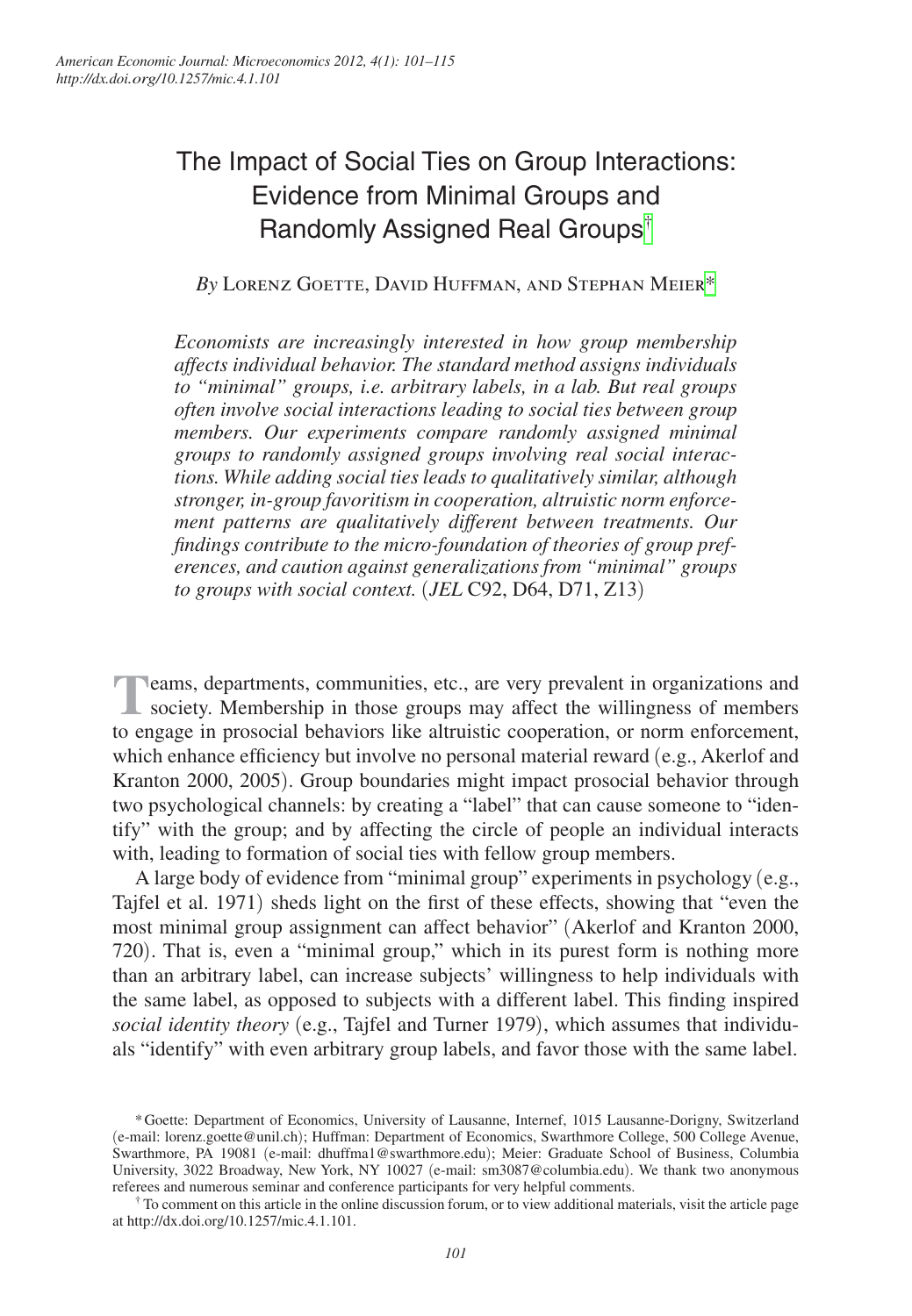Virtually all papers in economics focus on this "labeling" effect of groups by using the standard methodology inherited from social psychology to induce group membership in the laboratory. Participants are randomly assigned to "minimal" groups, orthogonal to any social relations outside the lab, e.g., to the "blue" or the "red" group. In recent years, the *American Economic Review* alone published a number of studies which rely on this procedure (e.g., Charness, Rigotti, and Rustichini 2007; Sutter 2009; Hargreaves Heap and Zizzo 2009; Chen and Li 2009). This approach has a key advantage over using existing groups like ethnic groups or clans (e.g., Fershtman and Gneezy 2001; Bernhard, Fehr, and Fischbacher 2006; Falk and Zehnder 2006), which is that the random assignment to minimal groups allows making inferences about the *causal* effect of group membership[.1](#page-1-0) For example, Chen and Li (2009) use "minimal groups" to provide a rich picture of how group identity can influence behavior when group interest and self-interest are in conflict. Group identity is shown to increase sharing altruistically with in-group members, and to cause individuals to be more lenient towards in-group members when punishing them for norm violations.

However, real groups are typically more than just a label. Close-knit teams and communities, in particular, are characterized by intense within-group interactions, leading to social ties or friendships within the group. A social tie is "an affective weight attached by an individual to the well-being of another individual" which develops over time through social interactions (van Winden, Stallen, and Ridderinkhof 2008). Importantly, social ties can lead to emotional bonds, distinct from any strategic or reputation-based effects. Previous evidence shows that (endogenously formed) friendships and reduced social distance are positively correlated with cooperation in prisoner's dilemmas, and giving in dictator games (e.g., Leider et al. 2009; Goeree et al. 2010; Bohnet and Frey 1999a, b). In terms of mechanisms, social ties have been argued to generate empathy, which in turn is believed to enhance prosocial behavior (Singer et al. 2006; Singer and Fehr 2005; van Winden, Stallen, and Ridderinkhof 2008). Social groups could thus affect prosocial behavior through the channel of creating social ties and empathy, a channel that is missing from minimal groups by construction. This raises an important question: Is the effect of minimal groups just a quantitatively different (weaker) version of what is observed in real groups, or do minimal groups behave *qualitatively* different from real groups?

We argue, and show experimentally, that "minimal groups" will miss important aspects of real groups and that they will be misleading when translating results from such laboratory experiments to the field. We implemented a design that allows the comparison of minimal groups (MG treatment), and groups with real social interactions leading to social ties (SG treatment). Importantly, both types of groups were randomly assigned, isolating the effect of group membership per se, unlike papers using groups, networks, or friendships that are formed endogenously (e.g., Leider et al. 2009; Goeree et al. 2010) or differ in terms of member characteristics (e.g., Fershtman and Gneezy 2001; Bernhard, Fehr, and Fischbacher 2006). Another key

<span id="page-1-0"></span><sup>&</sup>lt;sup>1</sup>Another reason for the widespread adoption of the technique may be convenience; groups can be formed instantly in the lab, under complete control of the experimenter.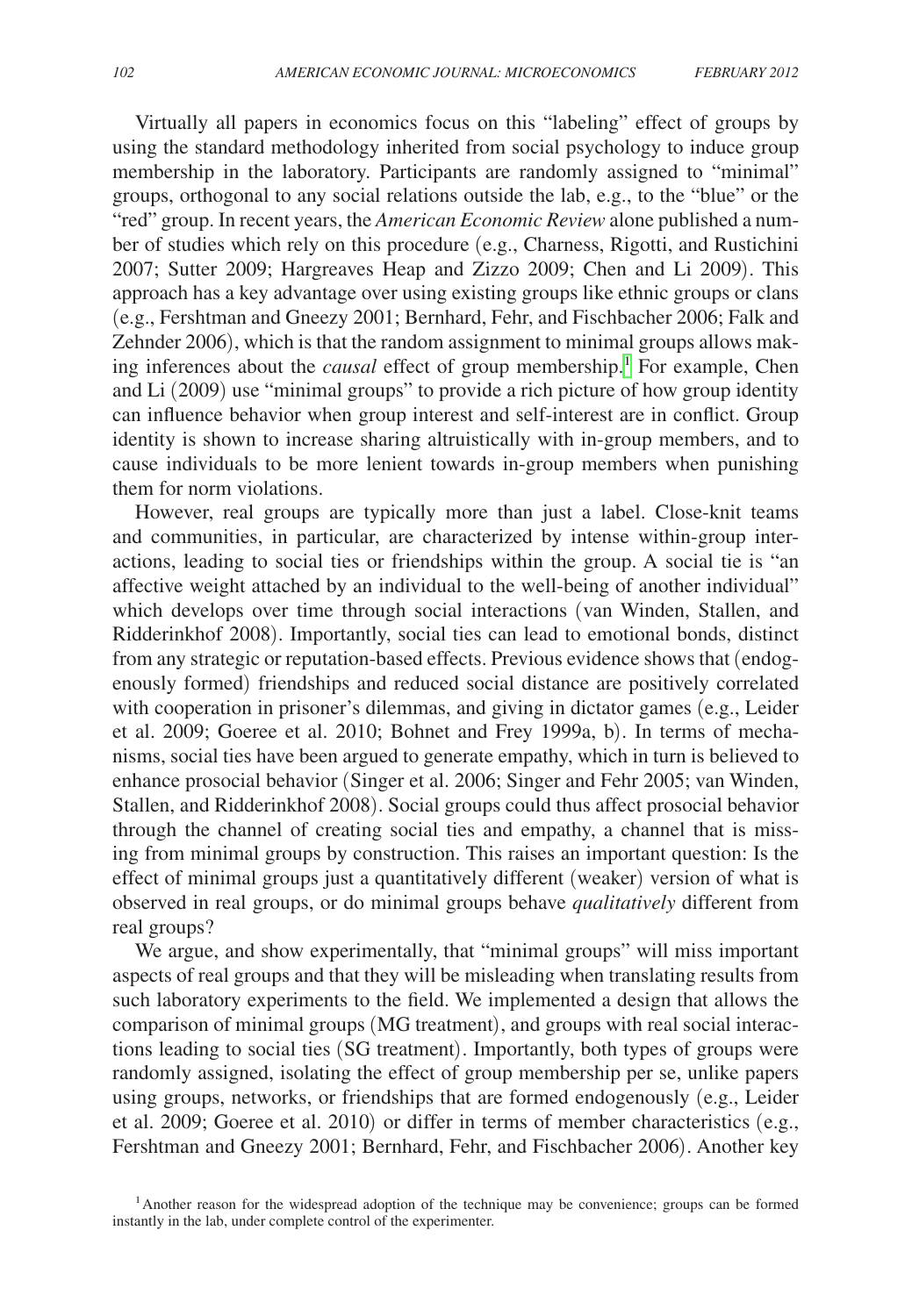aspect of the design is anonymity: Individuals knew whether they interacted with someone from their own group, or another group, but not whom. Furthermore, they did not even learn the actions of the other player until after groups had been disbanded and individuals were geographically segregated. Thus, group membership could not have affected behavior for strategic, or reputation reasons.<sup>2</sup>

Our results show that both the labeling and social ties aspects of groups have important and distinctive effects on prosocial behavior. While minimal group experiments can capture the particular types of in-group favoritism triggered by the labeling aspect of groups, our results show that they are misleading in important ways when trying to think about behavior of real groups in the field. In particular, the way that in-group defectors are treated, and the response to defection against an ingroup member, are sharply different from in-groups with real social ties. As such, the paper contributes to the microfoundation of theories of social group preferences, by showing that social ties have to be taken into account. We discuss a potential mechanism for the difference between *SG* and *MG* based on heightened *empathy* towards the in-group in *SG*, on top of the group-label effects present in *MG*.

Methodologically, the paper points to a trade-off when choosing between randomly assigned groups with real social ties, and minimal groups, as the group manipulation. While group manipulations with social ties have more external validity for the many types of groups with this feature, it is likely to be more costly to arrange such a manipulation than simply assigning minimal groups in the lab. In the case that researchers need to use lower-cost minimal group manipulations, but nevertheless want to understand groups with social ties, our results can provide some guidance on the particular ways in which behavior in minimal groups diverges from behavior in groups with social ties.

The results can help reconcile different findings of studies using real (but nonrandomly assigned) social groups, and studies using minimal groups. For example, Bernhard, Fehr, and Fischbacher (2006) find that tribes in Papua New Guinea punish harder if someone is ungenerous to an in-group member, and punish in-group members equally hard for defection as out-group members, just as we observe in the social group treatment. By contrast, Chen and Li (2009) use a minimal group manipulation, and find that in-group members are punished less severely for defection than outsiders, as we observe in our minimal groups treatment. Our results suggest that these differences can potentially be reconciled by incorporating separate mechanisms for labeling and social ties into theories of group behavior.<sup>3</sup>

<span id="page-2-0"></span><sup>&</sup>lt;sup>2</sup>The seminal study by Sherif et al.  $(1961)$ , which randomly assigned 11-year-old boys to groups at a summer camp, studied behavior in non-anonymous group activities. Many other experiments vary social distance or social ties in the lab by lifting anonymity, which makes it difficult to isolate anonymity effects from effect of social ties (e.g., Dufwenberg and Muren 2006). 3The results contribute as well to the related literature on social networks, which finds stronger prosocial behav-

<span id="page-2-1"></span>ior between individuals with strong social ties (Dufwenberg and Muren 2006; Leider et al. 2009, 2010; Goeree et al. 2010). A key open question in that literature is whether strong ties affect prosocial behavior, or whether people become friends with individuals towards whom they are inclined to be prosocial. Such sorting is highlighted by the finding that individuals tend to have strong social ties with people who are similar on various dimensions (Leider et al. 2009; Goeree et al. 2010). Another related problem is disentangling the effects of friendship from the effects of a shared social group label; friends typically share membership in one or more social groups. In our study the random assignment to a social group with intense social interactions serves as an exogenous manipulation of social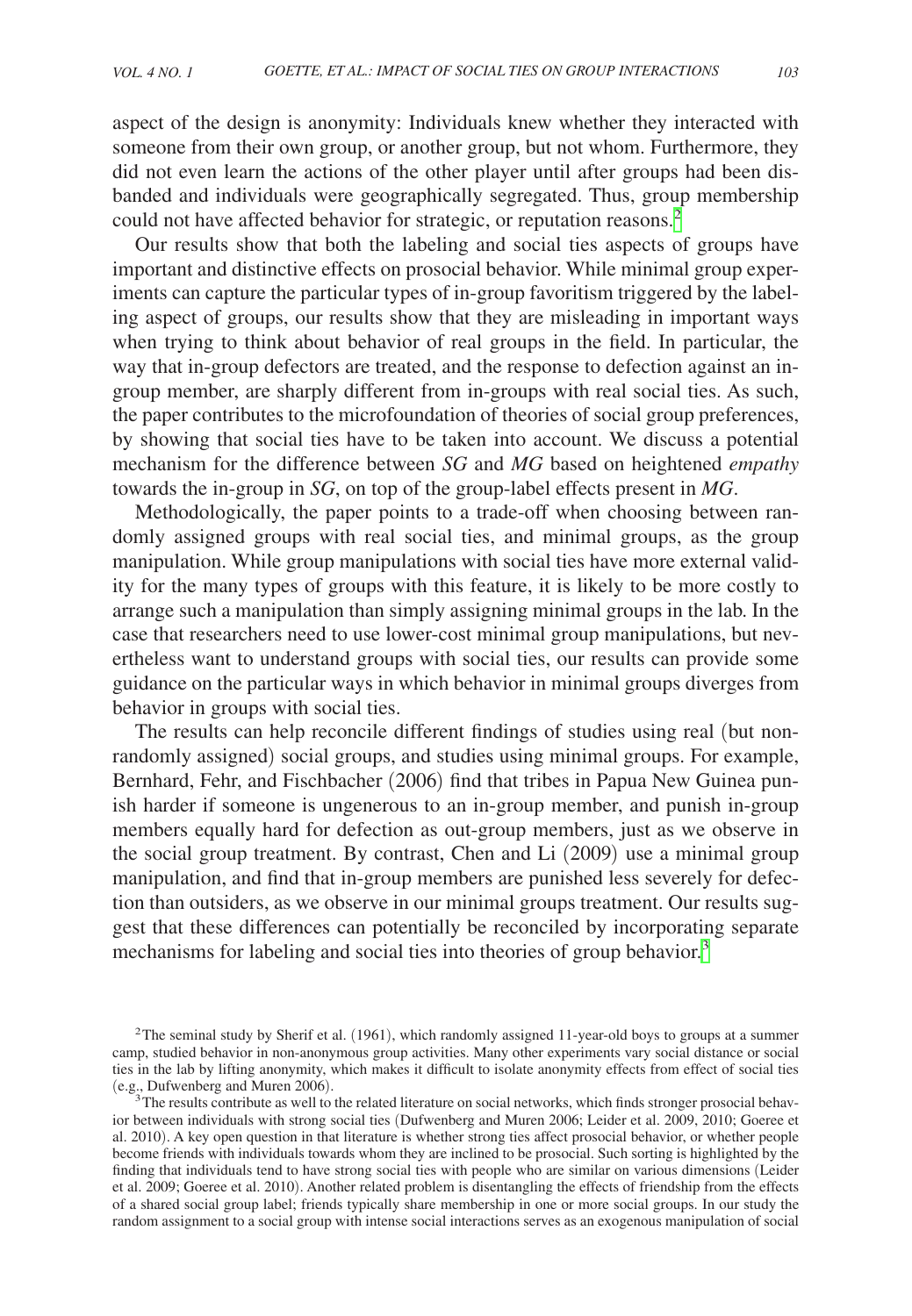<span id="page-3-0"></span>The paper proceeds as follows: Section I describes the setup of the experiment, the different manipulations of group identity, and the experimental design. Section II presents the results. Section III concludes.

### **I. Experimental Design**

## A. *Setup*

All Swiss males are required to perform military service, beginning with 21 weeks of basic training. In week seven, about one fourth are selected to go through ten weeks of officer-candidate training. Of these, one fourth are promoted to officers and continue on to the Joint Officer Training Program (JOTP). Whereas officercandidate training is specific for each branch of service, and occurs in separate locations, JOTP brings new officers from all branches of service together, to the same location, for four weeks. Officers are randomly assigned to a platoon at the beginning of JOTP, and spend virtually all time during the day with their platoon. Training involves mainly coursework on principles of security, combat in large military units, logistics, and leadership. At the end of JOTP, the platoons are dissolved and officers are once again sent to separate locations, for further, advanced training specific to each branch of service.

In week three of the four-week training, we conducted two experiments with these officer candidates<sup>[4](#page-3-1)</sup> using two approaches to manipulating group membership (for more details and preliminary results, see Goette, Huffman, and Meier 2006).

# B. *Group Assignment Treatments*

We used two methods of manipulating group membership:

*Randomly Assigned Social Groups* (*SG*).—We used the random assignment of candidates to platoons as our manipulation of groups involving social ties. Each platoon was identified by a different number. On average, a platoon contained 21 soldiers in our sample. Assignment to platoons was random, and stratified according to the different branches of service. The army assigns platoons orthogonally to any previous social ties among officers with the aim of promoting exchanges of perspectives among different individuals and branches of service.

The assignment mechanism is ideal, in several ways, for investigating the impact of group membership on behavior. First, random assignment allows causal inferences. Trainees knew that platoon composition was designed to be identical and that nobody could choose which platoon to join. Indeed, statistical tests reveal no significant differences in platoon composition, by branch of service, education, or age. Second, there was no competition between the groups (or trainees) for evaluations

ties, which sheds light on the causal effect of social networks. We demonstrate that social ties do affect behavior, distinct from group labeling (identity) effects.<br><sup>4</sup>All participants were males. An interesting question that we do not address here is whether there would be

<span id="page-3-1"></span>differential effects by gender.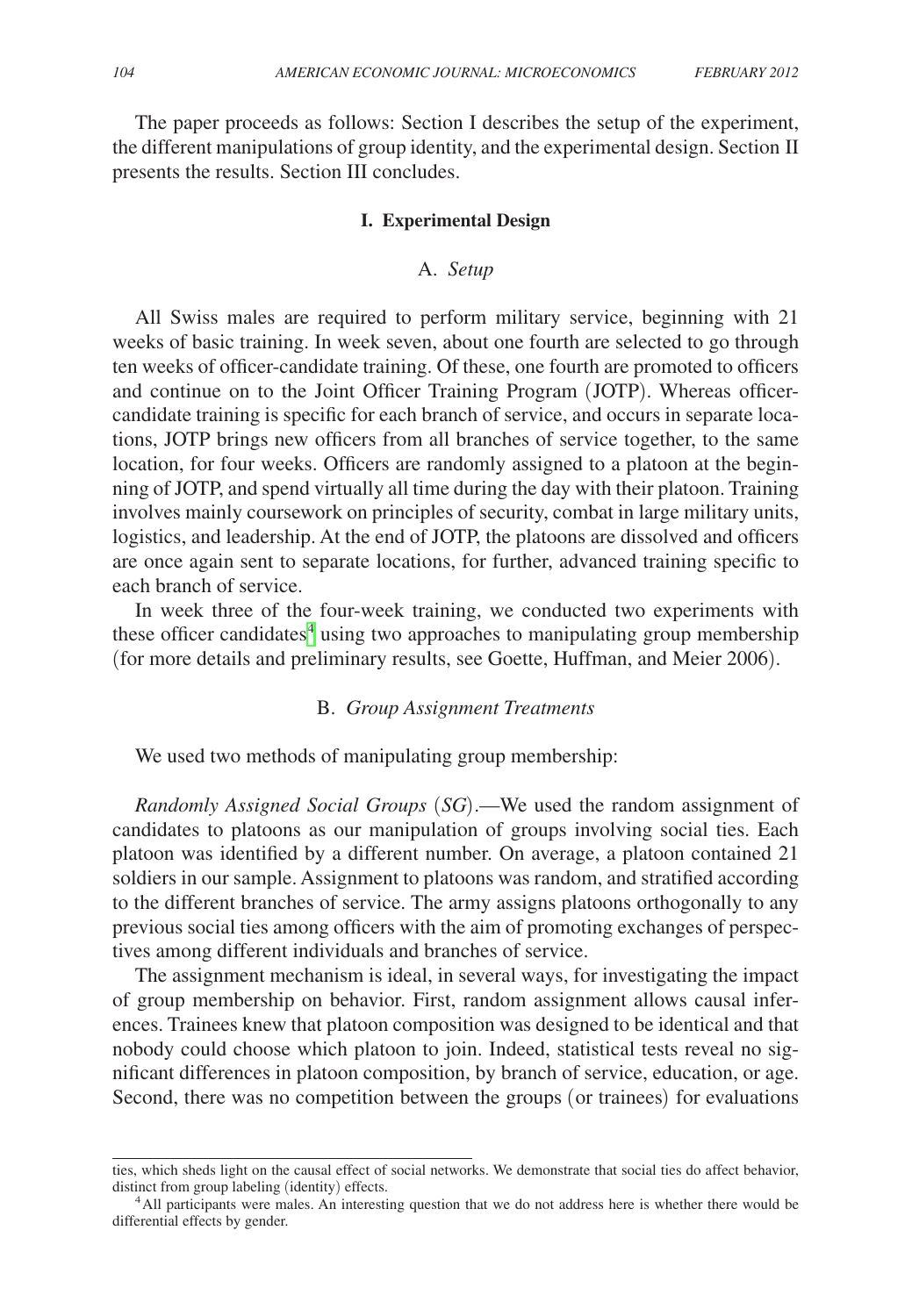or other resources. Relative performance evaluations were completed previously, in candidate training. Thus, there was no function of the group assignment, other than to effect the circle of individuals with whom an officer interacted most frequently. Third, social interactions within a platoon were intense. Platoon members spent the whole workday with their group, for the three weeks leading up to our experiments. This tends to create strong social ties. An indication that the manipulation lead to social ties is provided by decisions of how to spend free time when off-duty: In a questionnaire, officers in our study indicated that they spent significantly more time off-duty with members of their own platoon. Most of the trainees (79.8 percent) knew people in other platoons, mostly from earlier stages of their training. Yet, platoon assignment caused them to endogenously choose to seek out each other's company during what little off-duty time they had, even though the schedules and off-duty times were exactly the same for all platoons.

*Randomly Assigned Minimal Groups* (*MG*).—In the minimal group manipulation individuals were also randomly assigned to groups, each identified by a different number, as in *SG*. In the case of *MG*, however, the assignment did not have any significance in terms of social interactions and social ties; an individual was assigned to the group with the same number as the last digit of the individual's governmentassigned social security number. This number is heavily used in the Swiss Army, and thus individuals know their own number. Importantly, the last digit of the Swiss social security number is randomly determined. We made sure to explain this feature of the social security number to the individual and explained that they were in group 1 if their last digit was 1, group 2 if it was 2, etc. Given that 230 individuals participated in the experiment, on average 23 trainees shared the same number.

Thus, unlike in *SG*, *MG* groups did not have three weeks of social interactions and resulting strong social ties. This is the key feature of minimal group type designs, where groups are simply arbitrary labels, without any content in terms of real social relations (Tajfel and Turner 1979). [5](#page-4-0)

Importantly, the design provides an especially strong assurance of anonymity, such that differences in behavior in *SG* and *MG* cannot be due to strategic motives associated with anticipated future interactions in the *SG* groups (see Leider et al. 2009). First, decisions in the experiment were made anonymously: Subjects knew the platoon affiliation of the other player, but no other identifying information. Thus, individuals' actions were known only to themselves. Second, participants learned about the outcome of the experiment (and their payoffs) after JOTP was over, the groups were dissolved, and individuals were back at home in their civil life. This geographic separation creates substantial costs to social interaction and communication between former group members. Subjects were fully informed about anonymity, and the timing of when they would learn about the game outcomes. Thus, due to the absence of identifying information, and due to lack of information about game

<span id="page-4-0"></span><sup>&</sup>lt;sup>5</sup> Strictly speaking *MG* does not meet all the the criteria of the original minimal group design used by psychologists, nor do other minimal group experiments by economists. For example, psychologists typically make it so that the decision maker's choices have no consequences for his or her own material payoffs. Like other minimal groups experiments in economics, *MG* does incentivize the choices of decision makers, and contrasts these material incentives against non-material, group-based motives.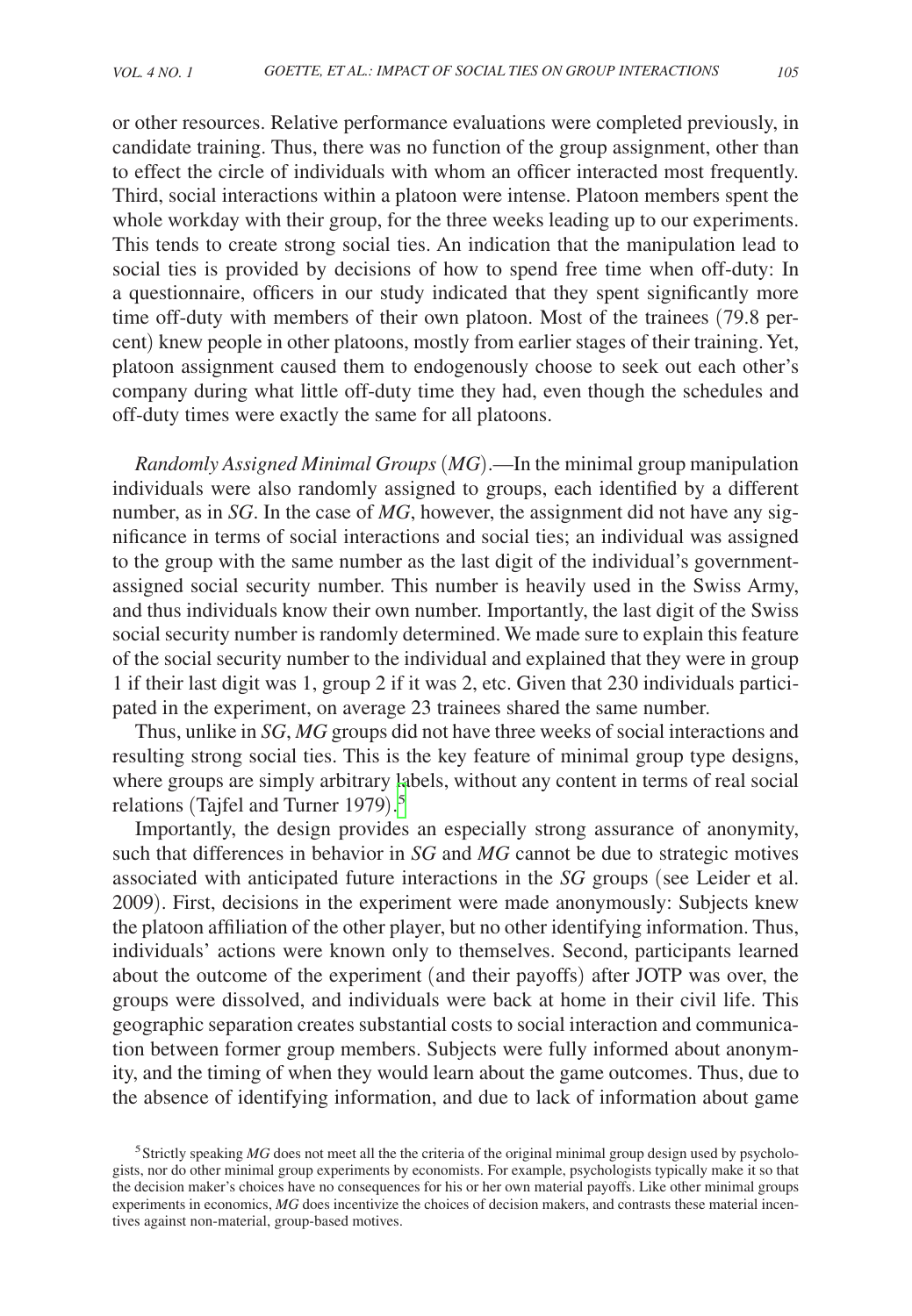<span id="page-5-0"></span>outcomes, differences in behavior between *SG* and *MG* are not easily explained by any type of *strategic* concerns. Nevertheless, there may be important psychological consequences of the lack of social ties in *MG* compared to *SG*, which influenced behavior.

## C. *Experiments*

We conducted two experiments to examine the impact of group assignment on behavior.

*Experiment 1: Cooperation*.—The game was a simultaneous prisoners' dilemma. The players, labeled A1 and A2, were each endowed with 20 points. They simultaneously decided whether to keep the points or pass all of them to the other player. Passed points were doubled. Thus, keeping the points equaled defection and passing the points equaled cooperation.

Experiment 1 involved two conditions in a between-subject design. In the ingroup condition, subjects interacted anonymously, except for being informed that the other player was a member of their group—either their platoon or the minimal group. The out-group condition was the same, except subjects were informed that the other player was a member of another group. Group affiliation was clearly marked on the decision sheets. These conditions allow us to examine how group assignment affected cooperation.

*Experiment 2: Norm Enforcement.*—In Experiment 2, we added players B1 and B2, each endowed with 70 points. B1 could assign up to 10 deduction points from his endowment to A1, and B2 could do the same with respect to A2. Each deduction point subtracted three points from the A-player, and cost the B-player one point of his endowment. Punishment could therefore cost A-players up to 30 and B-players up to 10.[6](#page-5-1) In the analysis, we will show punishment points from the perspective of B-players which can be between 0 and 10. The B-players could condition their choices on the actions of A1 and A2. Thus Experiment 2 incorporated the possibility of third-party punishment (Fehr and Fischbacher 2004). Giving a third party the possibility to punish other players removes any motives that are related to the material payoff consequences of these players. The design is suited for examining whether individuals engage in altruistic enforcement of norm (i.e., differential punishment of defection), and how the motives related to punishment vary with the group composition and treatment.

<span id="page-5-1"></span>To examine the impact of group membership on norm enforcement, we varied the composition of players in each game in a between-subject design. For the remainder of the paper, we refer to the group composition in Experiment 2 from B1's perspective. Thus, A1 always refers to the player that the B-player can punish, while we refer to the other A-player as A2. The four different group compositions we implemented are shown i[n Figure 1.](#page-6-0)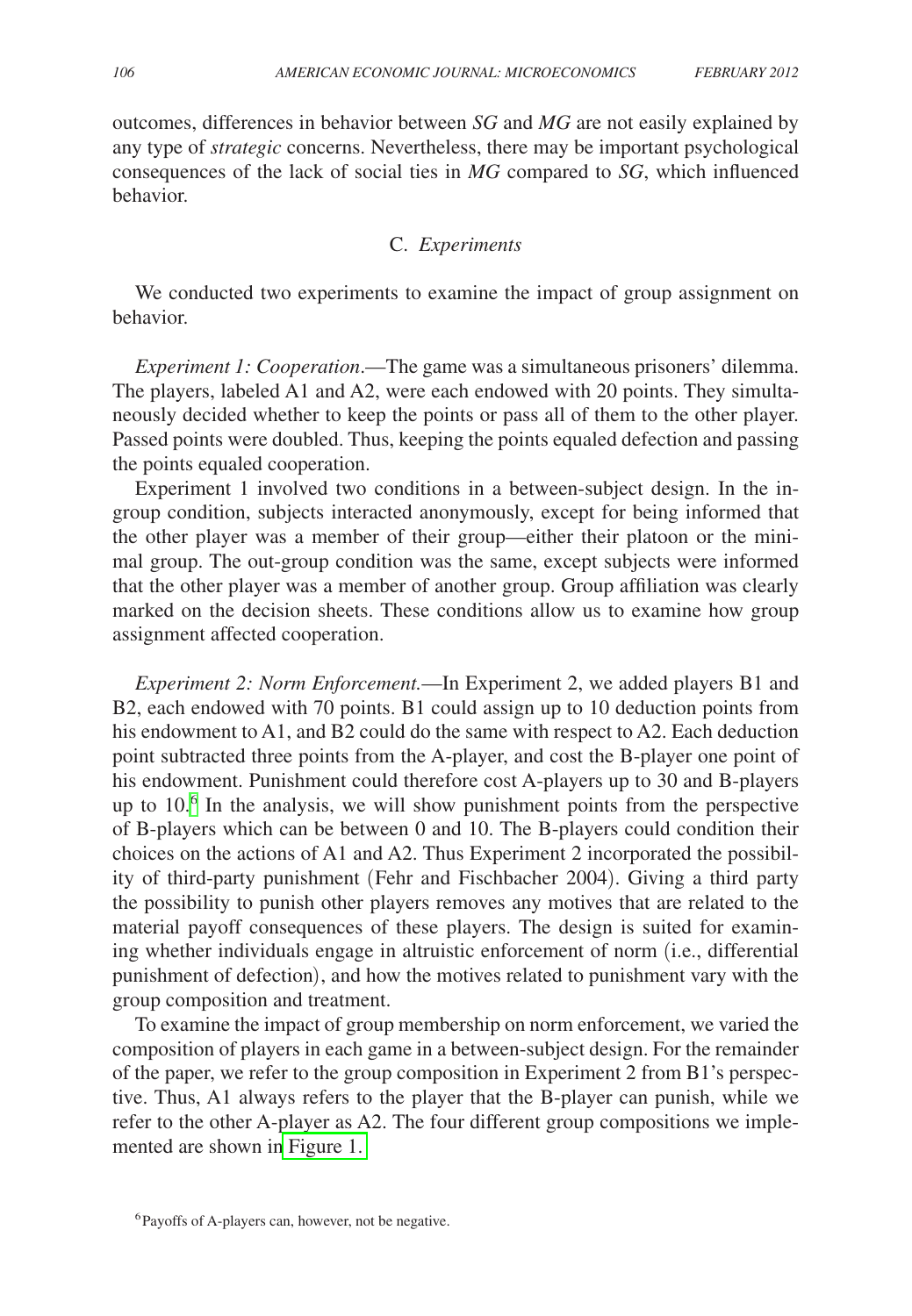

<span id="page-6-0"></span>

Figure 1. Group Composition in the Third-Party Punishment Game

*Notes:* The figure shows the group compositions in the four treatments in Experiment 2. The game allowed B1 to punish A1, and B2 to punish A2, conditional on the actions and A1 and A2 in a simultaneous prisoners' dilemma game. The dark shading indicates the four possible group combinations for B1, A1, and A2, which were implemented as different treatments (players with the same shading are from the same group). The design deliberately did not vary all possible combinations of B1 and B2 group roles, because of number of observations, so the effect of B2 group identity on B1 behavior is not studied. The pattern of B-player (and A-player) group compositions was identical across the *SG* and *MG* treatments.

Varying the group membership of A1 allows us to investigate how the group identity of the person being punished matters. We also study how punishment varies with the group affiliation of A2, the person affected by A1's actions. The online Appendix provides a translation of the instructions for the *SG* manipulation. Instructions for *MG* are identical except for substituting the minimal group definition of groups for platoons.

## D. *Procedure*

The experiment was conducted with paper-and-pencil in a large auditorium. The experiment lasted 45 minutes. The study was conducted in groups of 3 platoons per session, which were seated far apart from each other. The different treatments *SG* and *MG* were conducted in separate sessions.

Special care was taken to ensure anonymity. Subjects knew that payoffs would be mailed to home addresses ten days after the experiment, so that all participants would only learn the outcome of the experiment after JOTP was over and they were no longer with their group members. Points earned were converted into Swiss Francs (one point  $= 0.25$  CHF) and the subjects earned on average CHF 14.4 (approximately \$14). There was no show-up fee.

In total, 458 subjects participated in the experiments: 228 in the "Social Groups" treatment and 230 in the "Minimal Groups" treatment. Overall, 222 were assigned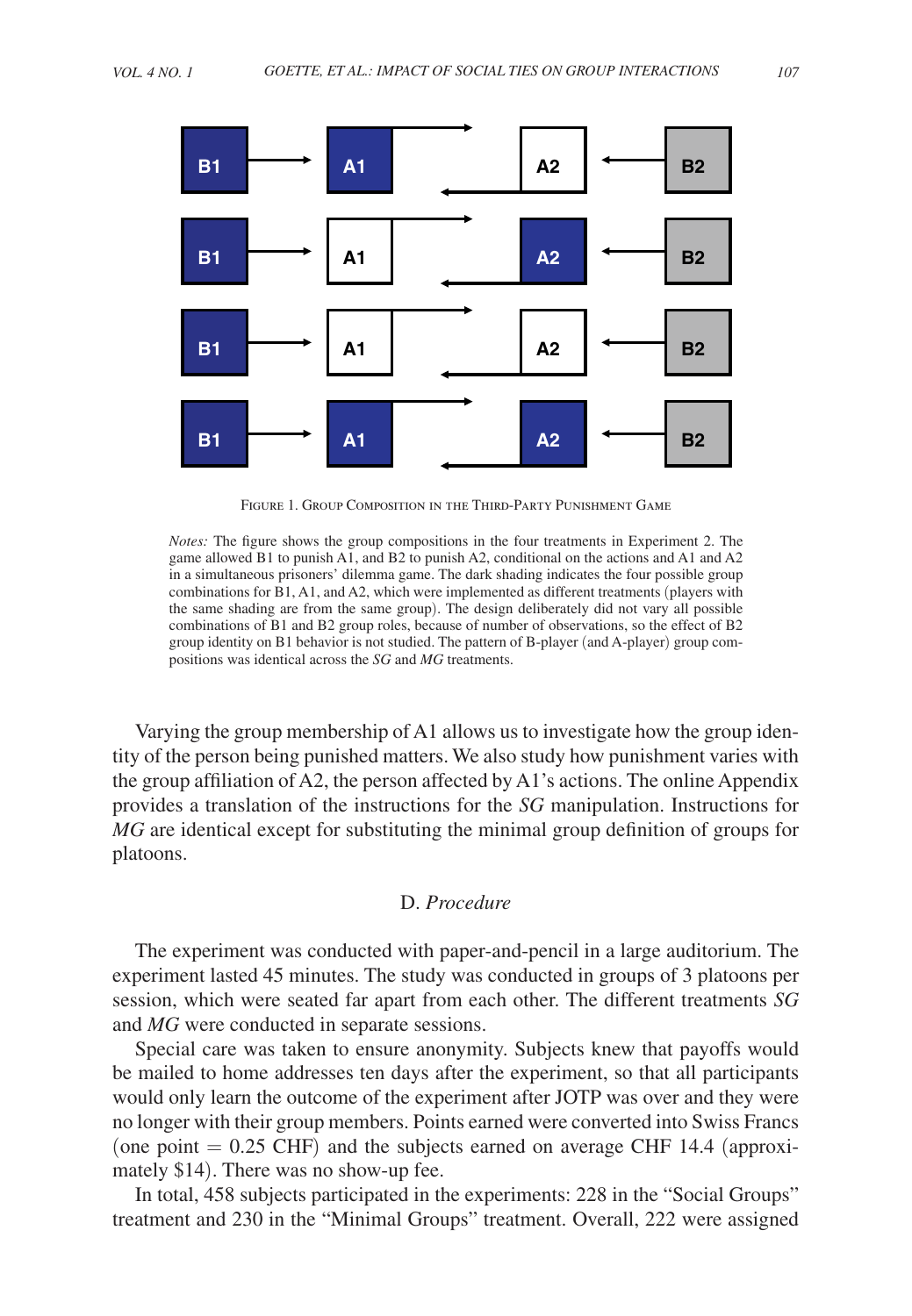<span id="page-7-0"></span>the role of A-players and participated in Experiment 1. Half were assigned to the ingroup treatment, and half to the out-group treatment. Having made their choices in experiment 1, we elicited the subjects' beliefs about in-group and out-group cooperation, independent of the condition, they were in, i.e., beliefs about the proportion of participants who cooperated in each condition. To incentivize these stated beliefs, we gave participants one point for each prediction within 10 percent of the actual proportion.

After participating in Experiment 1, these same subjects participated as A-players in Experiment 2 (A-players did not know about Experiment 2 until after Experiment 1). The fact that A-players always did Experiment 2 after Experiment 1 introduces a possible order effect for the A-players, which make interpretation of A-player's behavior in Experiment 2 less clear. But choices of the A-players in Experiment 2 are not of interest for our purposes; we are only interested in norm enforcement behavior of B-players, where order effects are not an issue.

236 subjects were assigned the role of Bs. They participated only in Experiment 2, and were assigned to one of four treatments (as illustrated in Figure 1). We elicited B-player's deduction points using the strategy method, i.e., they specified how many points to deduct from their associated A-player for each possible combination of actions by A1 and A2 (for a discussion of the strategy method, see Brandts and Charness 2000). After the subjects had made their choices in experiment 2, we also elicited their beliefs about the cooperation rates of the A-players in the group composition to which they were assigned.

#### **II. Results**

We present the effects of the group manipulations in two steps. We first analyze Experiment 1, showing the impact on cooperation, and second, analyze Experiment 2, which shows the impact on norm enforcement.

**Result 1:** *SG generates larger in-group effects on cooperation, and beliefs about cooperativeness, than MG*.

Panel A in [Figure 2](#page-8-0) shows the fraction of participants cooperating with an in- or an out-group member for both *SG* and *MG*. Overall, panel A shows that there is in-group favoritism. Averaging across treatments, when matched with an in-group member 65 percent of participants cooperate while only 50 percent do so when matched with an out-group member. The difference of 15 percentage points is statistically significant in a Fisher's exact test ( $p < 0.05$ ). Comparing the in-group effect for the two group manipulations shows that the effect is about twice as large, and statistically significant, for *SG* while it is smaller and not significant for *MG*: In-group cooperation rates are 20 percentage points higher than out-group in *SG* (Fisher's exact test;  $p < 0.05$ ) versus 10 percentage points in *MG* (Fisher's exact test;  $p = 0.32$ ). The 10 percentage point difference in the size of the in-group effects is not, however, statistically different across treatments (Fisher's exact test;  $p = 0.20$ ). Notably, there is no quantitative difference at all in cooperation rates with out-group members, comparing *MG* and *SG*. So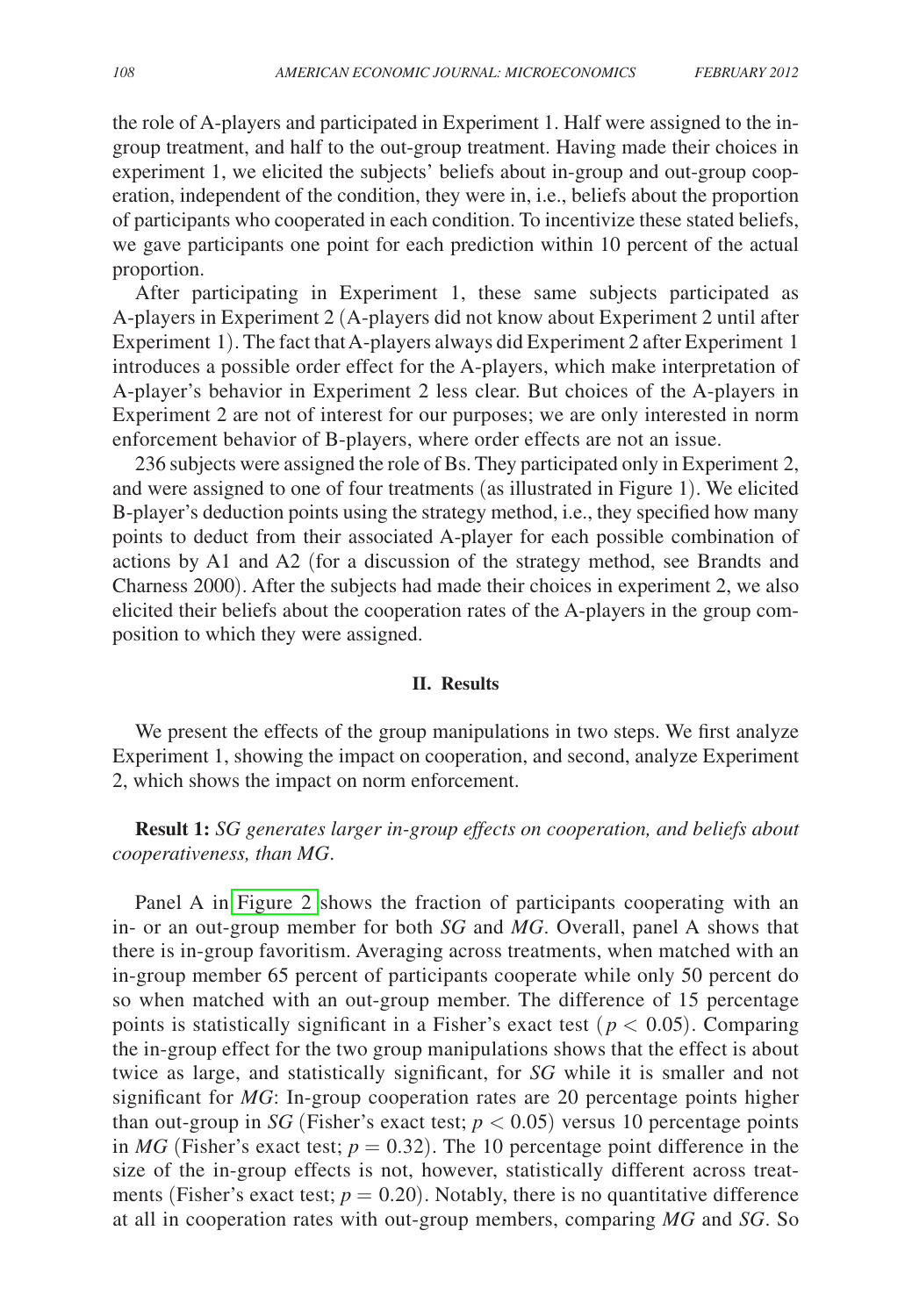<span id="page-8-0"></span>

Figure 2. Effect of Group Manipulation on Cooperation and Beliefs

the higher rate of in-group favoritism in *SG* solely reflects increased cooperation in in-group interactions.

Panel B in Figure 2 shows that the same in-group effect is also evident in individuals' beliefs. Overall, participants expect in-group cooperation to be more pronounced than out-group cooperation (*t*-test;  $p < 0.01$ ). The difference in beliefs about cooperation frequency is about twice as large for *SG* compared to *MG* (*t*-test;  $p < 0.05$ ), exactly the same pattern as was observed for actual cooperation behavior.

*Notes:* Cooperative behavior and beliefs in Experiment 1. Bars show standard errors of the mean.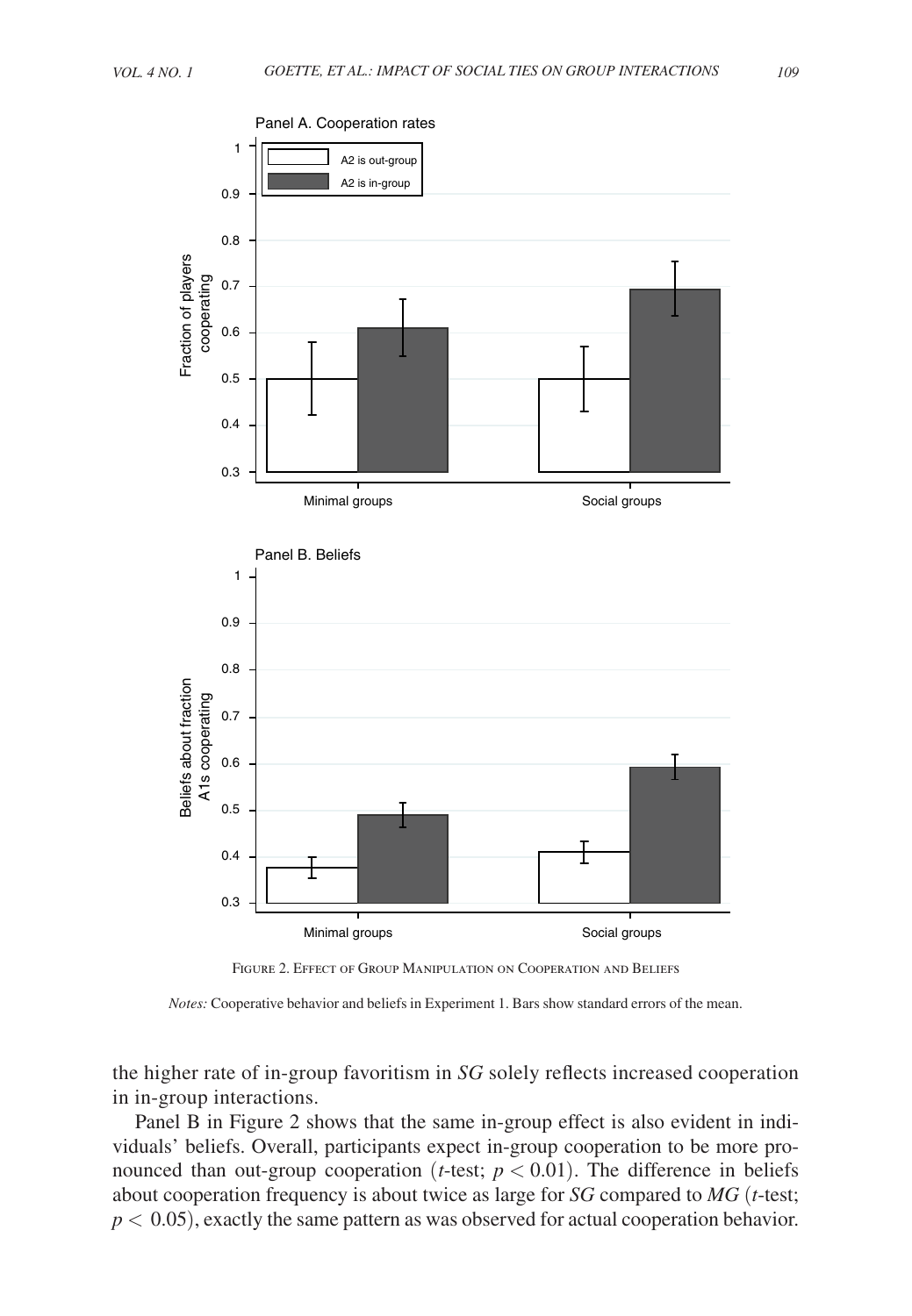| Dependent variable:              | Cooperation $(=1)$ |                     | <b>Beliefs</b> |                        |  |
|----------------------------------|--------------------|---------------------|----------------|------------------------|--|
|                                  | (1)                | (2)                 | (3)            | (4)                    |  |
| A2 in-group                      | $0.638**$          | $0.817**$           | $0.153***$     | $0.185***$             |  |
|                                  | (0.279)            | (0.388)             | (0.0174)       | (0.023)                |  |
| Minimal groups $(=1)$            | $-0.203$           | $-1.09e-17$         | $-0.0742**$    | $-0.0397$              |  |
|                                  | (0.278)            | (0.412)             | (0.0327)       | (0.0346)               |  |
| $(A2$ in-group) $\times$ minimal |                    | $-0.372$<br>(0.559) |                | $-0.0679*$<br>(0.0347) |  |
| Constant                         | 0.0889             | $-1.50e-16$         | $-0.429***$    | $0.413***$             |  |
|                                  | (0.238)            | (0.273)             | (0.0244)       | (0.0251)               |  |
| <b>Observations</b>              | 222                | 222                 | 428            | 428                    |  |
| Log likelihood                   | $-147.789$         | $-147.566$          | $-65.750$      | $-64.913$              |  |

Table 1—Effect of Group Manipulation on Cooperation and Beliefs

*Notes*: (Robust) standard errors in parentheses. Columns 1–2 report coefficients of logit regressions in which the dependent variable is 1 if A1 cooperates and 0 otherwise. Columns 3–4 report coefficients of tobit regressions where the dependent variables are the beliefs about cooperation rates. Standard errors in columns 3 and 4 are clustered on the individual level.

*\*\*\**Significant at the 1 percent level.

*\*\**Significant at the 5 percent level.

 *\**Significant at the 10 percent level.

Table 1 shows the effect of different group manipulations on cooperation and beliefs in a regression format. Columns 1 and 2 present results from logit regressions in which the dependent variable is 1 if the participant cooperates and 0 otherwise. It shows that the probability of a participant cooperating significantly increases if they are matched with an in-group member, and that in *MG* this in-group effect is not significantly lower[.7](#page-9-0) Columns 3 and 4 show results from two-limit tobit regressions in which the dependent variable is the participants' beliefs about the percentage of participants cooperating in an in- or out-group match. Because we have two measures of beliefs for each individual, standard errors are adjusted to allow for arbitrary correlation of the error term between observations for the same individual. Thus, unlike in panel B of Figure 2, the standard errors in the regression provide the correct formal basis for assessing statistical significance. Participants expected 15.3 percentage points more in-group cooperation than out-group cooperation across the two treatments (column 3,  $p < 0.01$ ). Also, for beliefs we have enough statistical power to find that the difference in the in-group effect between *SG* and *MG* is statistically significant (column 4,  $p = 0.06$ ).

[Figure 3 s](#page-10-0)hows the effect of *SG* and *MG* on punishment behavior, varying the identity of the person who can be punished (player A1).

**Result 2:** *In-group members are punished less than out-group members in MG, but are punished just as hard as out-group members in SG.*

When A1 defects, B-players in *MG* show a tendency to punish less severely when A1 is from their group. By contrast, in *SG*, in-group defectors are punished virtually

<span id="page-9-0"></span> $^7$  At the same time, we are also unable to reject the null of no effect in  $MG$  at conventional significance levels.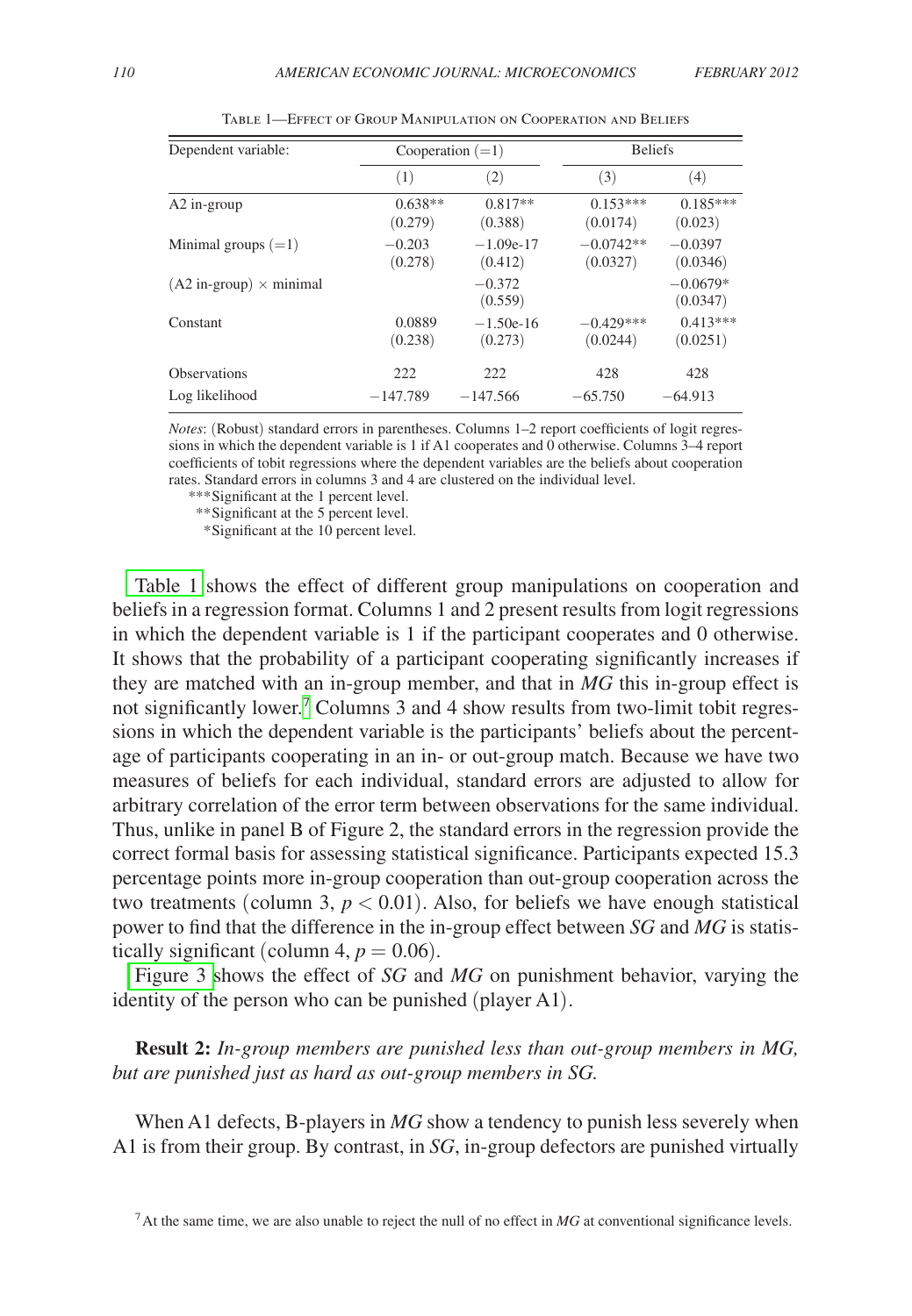<span id="page-10-0"></span>

Figure 3. Effect of Group Membership on Punishment, Varying Group Identity of A1

the same as out-group defectors. The difference in *MG* is sizable: in-group defectors receive around 1.5 deduction points less on average than out-group defectors. In the cases in which A1 cooperates, there is no difference in punishment between in- and out-group members—in both treatments. Notice also that the punishment of out-group members is virtually identical in *MG* and *SG*.

[Figure 4 s](#page-11-0)hows punishment behavior varying the identity of A2, the counterpart of the person who can be punished.

**Result 3:** *Defection against in-group members is punished more heavily in SG, whereas in MG the group affiliation of the victim of defection has no influence on punishment.*

In the *SG* treatment, shown in panel A, the B-player punishes harder when the victim of defection is an in-group member. Defection gets punished by 1.4 points more on average when the victim is an in-group member than an out-group member. By contrast, no such effect is present in the *MG* treatment. In this treatment, B-players punish A1 equally hard regardless of the membership of A2. In Result 2 and Result 3, the differences in punishment between the treatments are confined to the case in which A1 defects. Thus, we interpret them as differences in norm enforcement. Again, the treatments only differ in the ways that individuals react to the presence of in-group members in the A-player interaction. Punishment is harder

*Notes:* Punishment behavior and beliefs in Experiment 2. Bars show standard errors of the mean.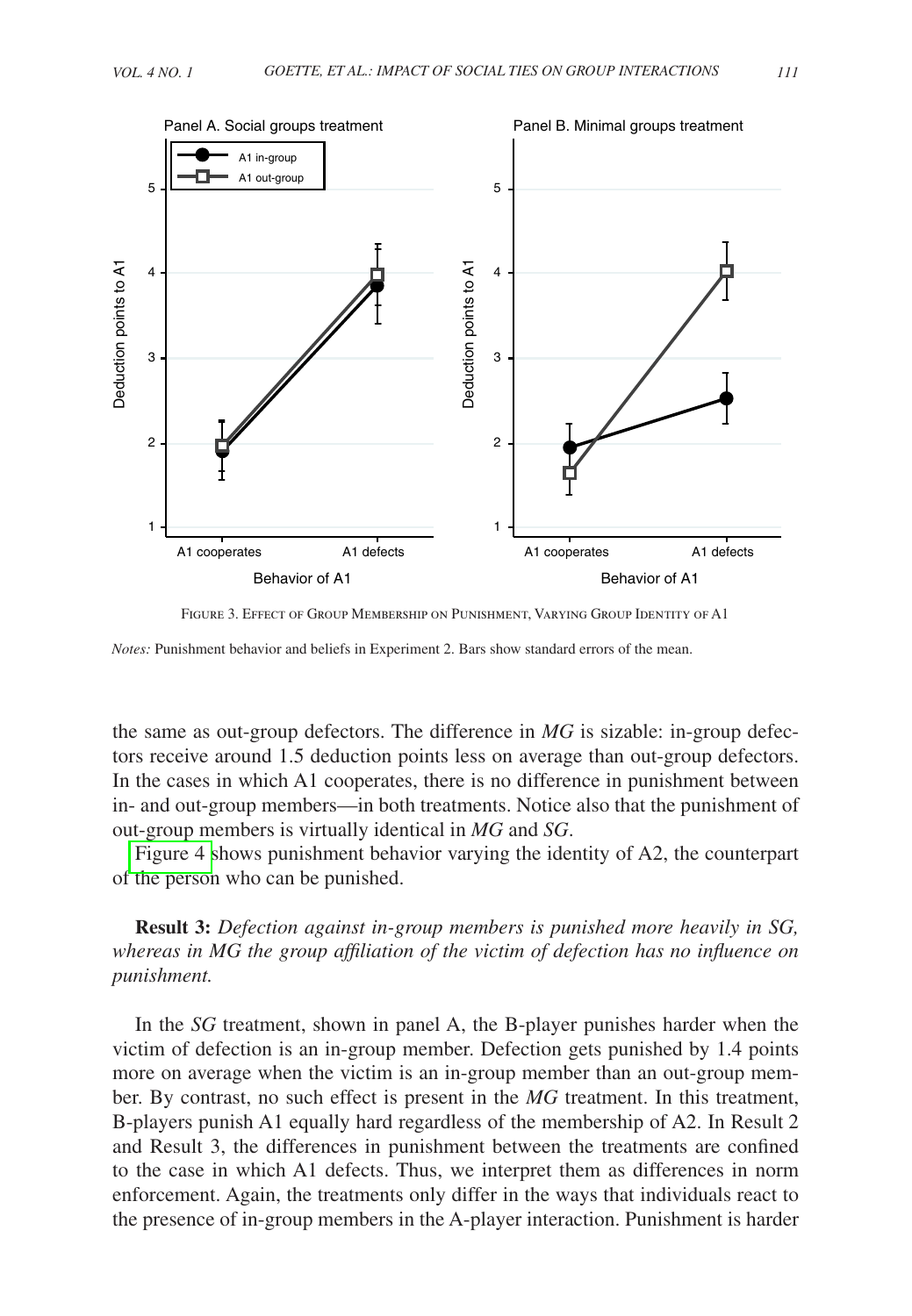<span id="page-11-0"></span>

FIGURE 4. EFFECT OF GROUP MEMBERSHIP ON PUNISHMENT, VARYING GROUP IDENTITY OF A2

*Notes:* Punishment behavior in Experiment 2. Bars show standard errors of the mean.

in *SG* compared to *MG* if the victim is from the in-group. Punishment is essentially identical in *SG* and *MG* if the victim is from the out-group.[8](#page-11-1)

[Table 2](#page-12-0) summarizes the results in a regression format. The table shows coefficients from two-limit tobit regressions in which the dependent variable is the number of deduction points assigned to A1. We prefer the tobit because, overall, 53 percent of all punishment choices are zero, and 9 percent of all choices are 10 points. Thus, there is significant censoring that needs to be taken into account in the estimates.<sup>[9](#page-11-2)</sup> Because we use four observations per individual, one for each possible combination of actions by the A-players, we adjust the standard errors for clustering on individuals.

Columns 1–3 show that group identity has no influence on punishment behavior when A1 cooperates. Columns 4–6 test for the differential effect of group membership on punishment in the *SG* and *MG* treatment that we saw in the figures. The Tobit estimates confirm the results seen in the graph: There is significantly less punishment of A1 in *MG* if he is a member of the B-player's group, but not in *SG*. Conversely, there is significantly more punishment of A1, if A2 is in the B-player's group in *SG*, but not in *MG*.

<span id="page-11-1"></span> $8$  In specifications not reported here, we also tested the model in columns 4, 5, and 6, but adding an interaction term of the dummy variable indicating defection by A2 with the indicator variable for A2's group membership. We don't find any significant interaction in the two treatments overall, nor in either one individually.<br><sup>9</sup>Using OLS does not change any of the conclusions about statistical significance, and delivers quantitatively

<span id="page-11-2"></span>similar estimates.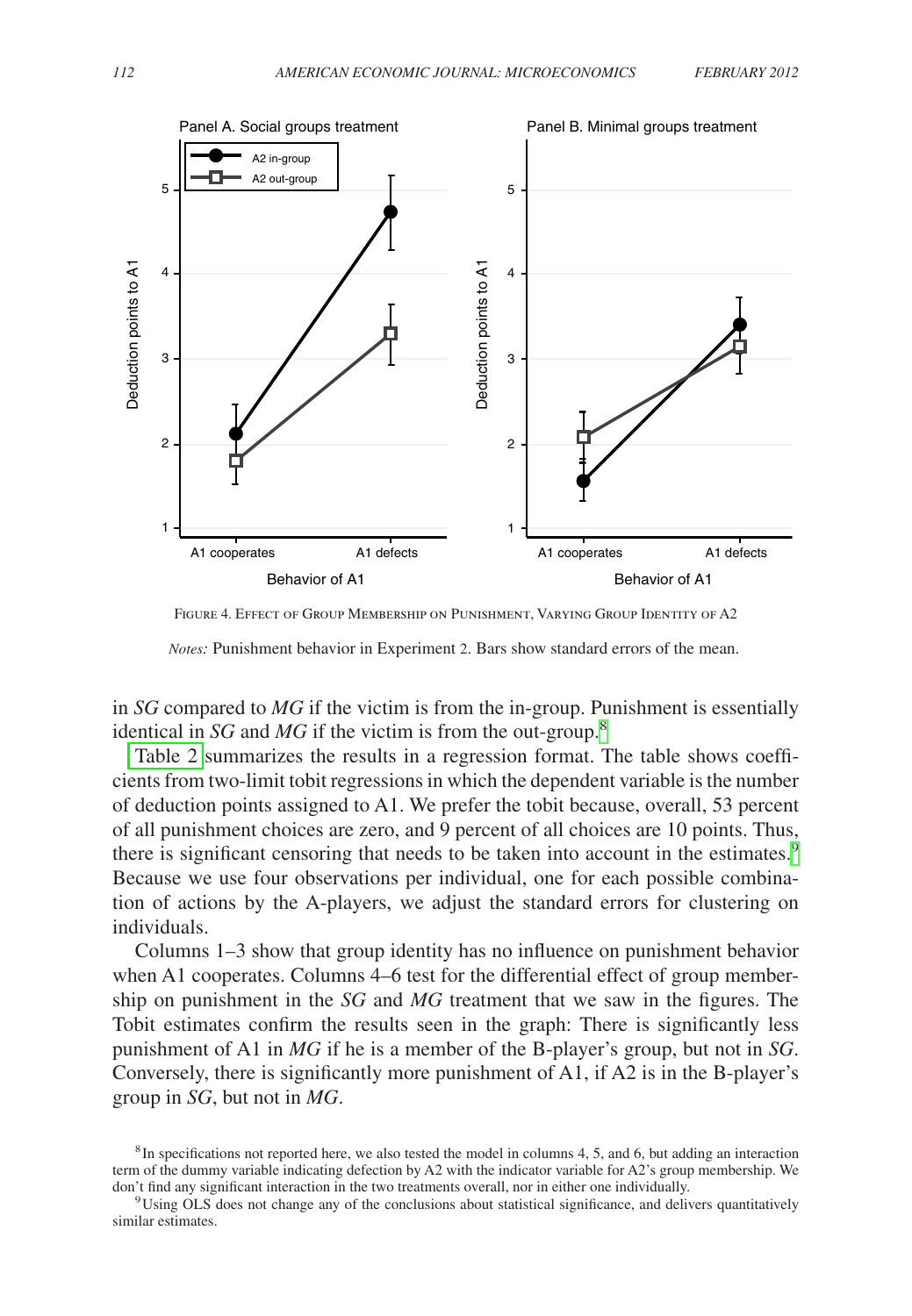<span id="page-12-0"></span>

| Treatments                       | A1 Cooperates        |                       |                       | A1 Defects           |                       |                       |
|----------------------------------|----------------------|-----------------------|-----------------------|----------------------|-----------------------|-----------------------|
|                                  | Social<br>(1)        | Minimal<br>(2)        | <b>B</b> oth<br>(3)   | Social<br>(4)        | Minimal<br>(5)        | Both<br>(6)           |
| A1 out-group $(=1)$              | 0.0962<br>(2.41)     | $-0.968$<br>(1.4)     | 0.0752<br>(1.94)      | $-0.816$<br>(2.09)   | $3.53***$<br>(1.15)   | $-0.62$<br>(1.72)     |
| A2 in-group $(=1)$               | 1.1<br>(2.42)        | $-1.99$<br>(1.39)     | 0.916<br>(1.96)       | $4.62**$<br>(2.09)   | 0.198<br>(1.1)        | $3.8**$<br>(1.68)     |
| Minimal groups $(=1)$            |                      |                       | 2.28<br>(2.09)        |                      |                       | $-1.9$<br>(1.85)      |
| $(A1 out-group) \times minimal$  |                      |                       | $-1.21$<br>(2.55)     |                      |                       | $4.73**$<br>(2.17)    |
| $(A2$ in-group) $\times$ minimal |                      |                       | $-3.29$<br>(2.55)     |                      |                       | $-3.6*$<br>(2.1)      |
| A2 defects $(=1)$                | $-4.84***$<br>(1.77) | $-3.28***$<br>(0.884) | $-3.86***$<br>(0.861) | $-8.11***$<br>(1.48) | $-4.36***$<br>(0.841) | $-5.79***$<br>(0.761) |
| Constant                         | $-3.8$<br>(2.34)     | 0.565<br>(1.35)       | $-2.31$<br>(1.65)     | $4.37**$<br>(1.85)   | $2.07*$<br>(1.13)     | 3.98***<br>(1.48)     |
| <b>Observations</b>              | 223                  | 248                   | 471                   | 223                  | 248                   | 471                   |

Table 2—Effect of Group Manipulation on Punishment

*Notes:* Dependent variable: number of deduction points. Coefficients of tobit regression. Robust standard errors corrected for clustering on individual level in parentheses.

*\*\*\**Significant at the 1 percent level.

*\*\**Significant at the 5 percent level.

 *\**Significant at the 10 percent level.

Column 6 combines the two treatments and estimates interaction effects for the impact of group membership on punishment to test whether the reaction of punishment to group compositions also differ in a statistically significant way. The table shows that responses to the group membership of A1, and the group membership of A2, both differ significantly between the two treatments ( $p = 0.03$  for A1, and  $p = 0.08$  for A2). An *F*-test on both coefficients also confirms that group membership acts differently on punishment in the two treatments ( $p = 0.03$ ). An interaction effect between the group membership of A1 and the group membership of A2 was not statistically significant and thus is not included in the regressions.

#### **III. Conclusion**

We find that minimal groups, in the form of arbitrary labels, cause individuals to be more likely to cooperate altruistically with in-group members than outgroup members, and believe that in-group members are relatively more cooperative. Adding social ties makes both of these patterns more extreme, but only through increasing cooperation towards, and beliefs about, in-group members; behavior and beliefs about out-group members are unchanged. In terms of punishment, minimal groups lead to weaker punishment of in-group defectors than out-group defectors. Adding social ties eliminates this tendency, and generates another effect, which is stronger punishment when the victim of defection is from the in-group. Similar to the cooperation results, adding social ties only affects punishment behavior in interactions involving the in-group.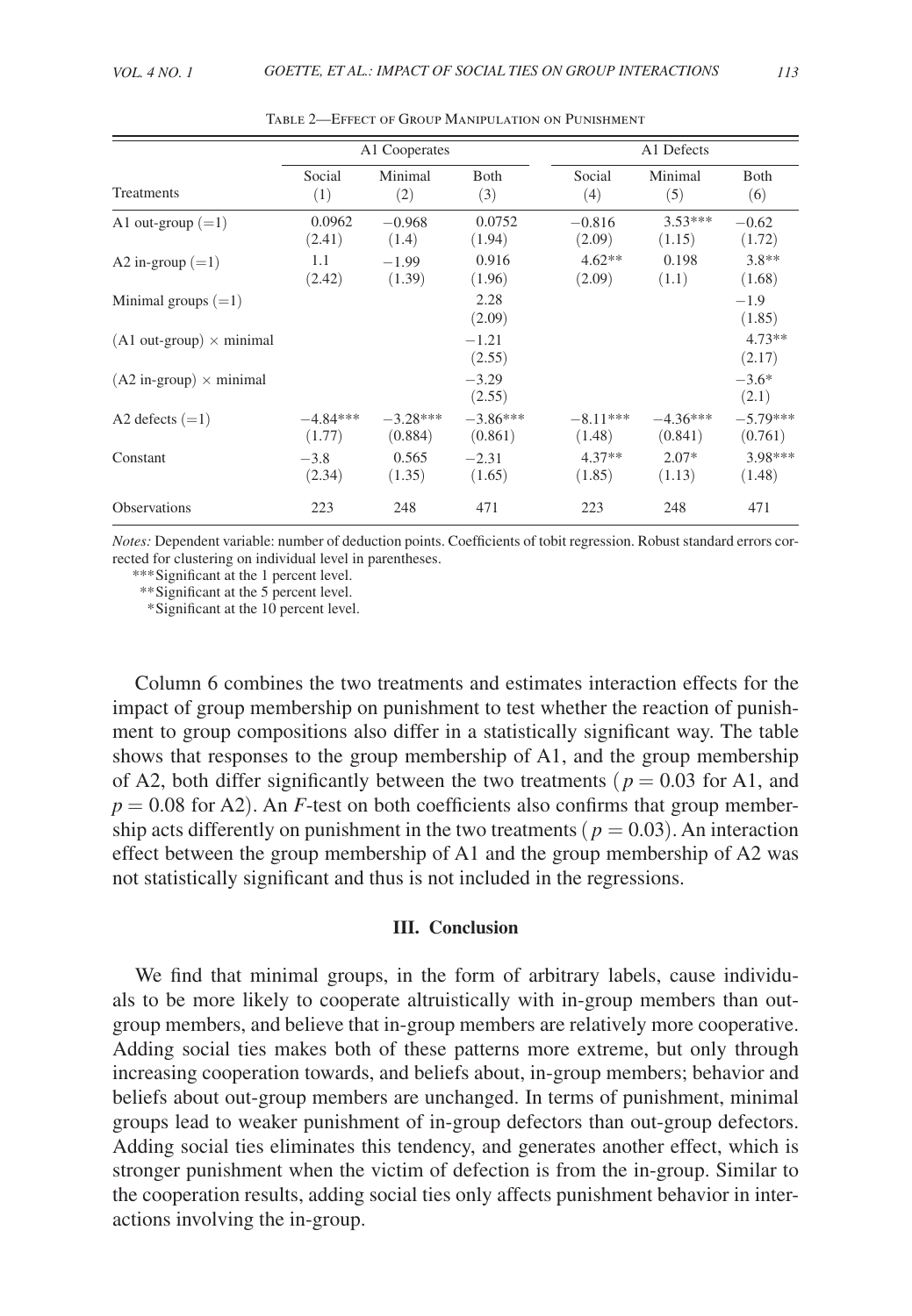<span id="page-13-0"></span>Our results imply that, both conceptually and empirically, economists should take into account that social ties are an important factor in group interactions, within organizations and societies. For example, organizations such as firms are often divided into sub-groups like departments, or teams, that may have more or less social interactions. While members in these groups share a group label, our findings suggest that the intensity of within-group social interactions may have important effects on how group members behave towards each other and towards outsiders. With relatively superficial groups, individuals might use group membership as a cue for being more lenient in punishing a defector. If groups involve social ties, however, in-group defectors may not get off easy, and there may be strong retaliation for defection on fellow group members.

Based on the findings in this paper, investigating the mechanisms that underly the effects of social ties within groups seems to be a fruitful direction for future research. Based on existing evidence from psychology, one candidate mechanism is an impact of social ties on *empathy* between group members. Individuals in social relationships have been shown to exhibit stronger empathy for each other than for strangers, even at the neural level, when brain activity indicates that people "feel" the other's pain in response to adverse stimulus in the form of a mild electric shock (e.g., Stinson and Ickes 1992; Cialdini et al. 1997; Singer and Fehr 2005). On the other hand, if the person being subjected to the adverse stimulus first defected in a prisoner's dilemma game, this has been shown to eliminate empathy towards the defector, and even lead to enjoyment of observing them suffer same type of adverse stimulus (Singer and Fehr 2005; Singer et al. 2006). Thus, heightened empathy triggered by social interactions might explain the tendency to punish especially hard when the in-group is harmed, because the punisher feels the victim's pain more acutely. At the same time, defection by in-group members may tend to eliminate empathy, helping explain why in-group members are not punished more leniently for defection.

Methodologically, our results point to potential limitations of using the minimal-group paradigm for understanding how group membership—in the presence of social ties—affects economic interactions. "Minimal" groups will only capture the labeling effect of groups and not the effect of social ties. Thus, the results indicate that other random assignments, to groups with social ties, may be more desirable, if the goal is to understand groups in the real world that have such content. If the convenience aspect of minimal groups nevertheless makes them more attractive, our results may be useful for understanding the particular ways in which the results will be misleading with respect to behavior of groups with social ties. At a more fundamental level, our results also raise the question of what constitutes a "social" group and whether it can be created in the lab. This appears to be a fruitful avenue for future research.

## **REFERENCES**

- **Akerlof, George A., and Rachel E. Kranton.** 2000. "Economics and Identity." *Quarterly Journal of Economics*, 115(3): 715–53.
- **Akerlof, George A., and Rachel E. Kranton.** 2005. "Identity and the Economics of Organizations." *Journal of Economic Perspectives*, 19(1): 9–32.